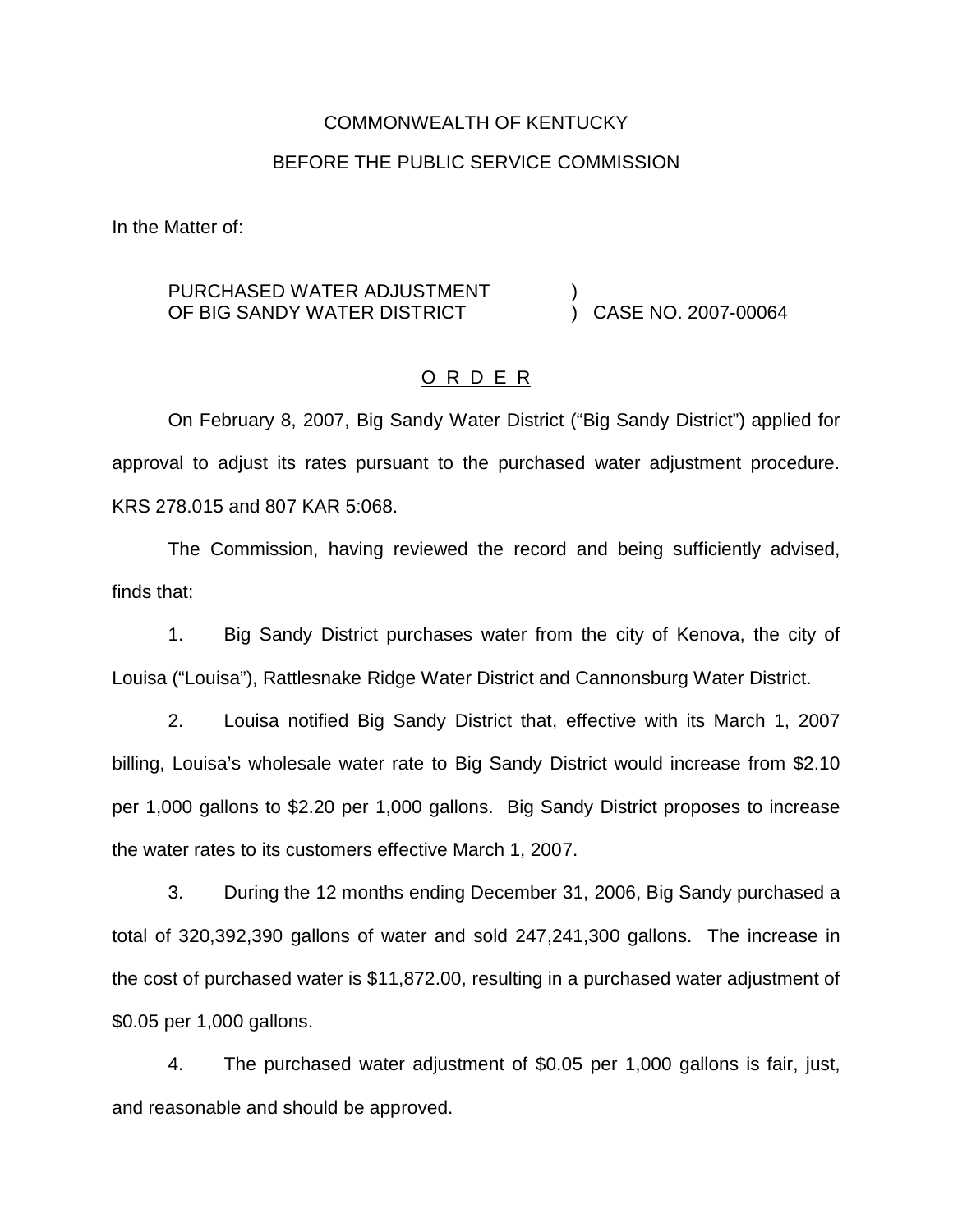IT IS THEREFORE ORDERED that:

1. The proposed rates by Big Sandy District are approved.

2. The purchased water adjustment of \$0.05 per 1,000 gallons and the rates in Appendix A, attached hereto and incorporated herein, are fair, just, and reasonable and are approved for services rendered on and after March 1, 2007.

3. The proposed tariff sheets filed by Big Sandy District are accepted as filed.

Done at Frankfort, Kentucky, this 27<sup>th</sup> day of February, 2007.

By the Commission

ATTEST:

**Executive Director** 

Case No. 2007-00064